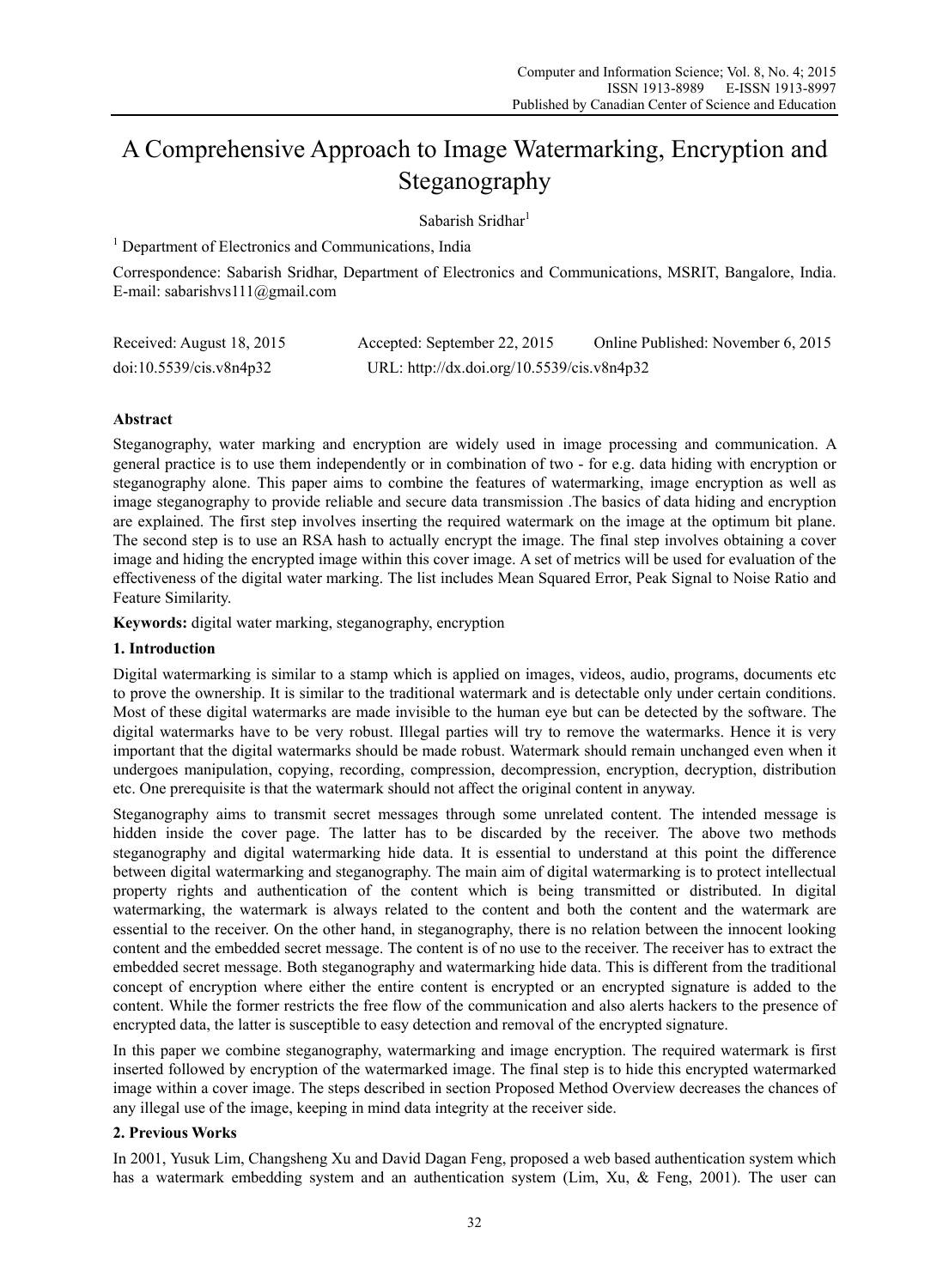generate a watermark and embed it in the image. The watermarked image is transmitted. And the receiver uses the authentication system to receive the image. In 2003 MinWu and Bede Liu, suggested a new method to embed data in binary images. They used the concept of embedding a large amount of data after shuffling of pixels. This method was proposed to make the capability of embedding uniform throughout the image (Wu & Liu). In 2004 M.Dobsicek proposed a method where the content is encrypted with one key and can be decrypted with several other keys (Dobsicek). In 2005 Rehab H. Alwan, Fadhil J. Kadhim, and Ahmad T. Al Taani, proposed a method which used edge detection followed by LSB manipulation and ASCII encoding. Sobel filtering was used for edge detection (Rehab H, Fadhil J, & Ahmad T). Six bits of MSB were retained with the original image content whereas the rest were used for watermarking.

In 2007, Nameer N. EL Emam proposed a type of LSB insertion steganographic method which made it difficult for unauthorised steganography analysis tools to extract the data (Emam, 2007). In 2008 Prof S.K. Bandyopadhyay, Debnath Bhattacharyya, Swarnendu Mukherjee, Debashis Ganguly and Poulami Das have proposed a technique to hide huge amount of data. Here the data was first encoded and then hidden behind a cover image (SK, Debnath, Swarnendu, Debashis, & Poulami, 2008). In 2013, Youssra Lakrissi, Mohammed Erritali and Mohammed Fakir combined watermarking and encryption. The encryption was done using a secret key which in turn was encrypted an asymmetric algorithm. The encrypted image was then watermarked before distribution (Youssra & Mohammed, 2013).

# **3. Proposed Method Overview**

The proposed method aims to combine the features of watermarking, image encryption as well as image steganography to provide reliable and secure data transmission. The first step involves inserting the required watermark on the image at the optimum bit plane. The second step is to use an RSA hash to encrypt the watermarked image. The final step involves obtaining a cover image and hiding the encrypted watermarked image within this cover image.

# **4. Image Quality Assessment**

The visual quality of a digital image is subjective. The concept of better image quality varies from person to person. Hence it is difficult to say that one type of image processing is better than the other. This makes it necessary to establish quantitative/empirical measures to compare the effects of image content before and after watermarking, before transmission and after reception and before/after encryption. These metrics not only include conventional quality metrics like Peak SNR and Mean Squared Error, but it also includes Human Visual System (HVS) based quality metrics.

Over the last years many metrics have been proposed for measuring image quality. Many papers do have comparison of a few of the metrics. Lin Zhang's paper (Lin & Xuanqin) has by far the most comprehensive evaluation of a long list of metrics PSNR (Peak Signal to Noise Ratio), MSE (Mean Squared Error), SSIM (Structural Similarity Index), Visual Information Fidelity (VIF), Visual SNR (VSNR), Noise Quality Measure (NQM), Feature Similarity Index (FSIM/FSIM<sub>c</sub>), Information fidelity criterion (IFC) and many more.

The conventional metrics, such as peak signal-to-noise ratio (PSNR) and mean-squared error (MSE) focus only on the image intensity. They do not take into account the viewing person's visual experience. We can have an image which has MSE close to zero and very high PSNR but the image can be still quite blurred and be unpleasant to watch for the human eye. Thus many efforts have been made on designing human visual system (HVS) based image quality assessment metrics. These models take into account the importance of the sensitivity of HVS to visual signals like luminance, frequency content and contrast. The noise quality measure (NQM) and the visual SNR (VSNR) are two such HVS based metrics. Structural similarity (SSIM) index addresses the loss of structure in the image. Human eye is highly tuned to extract the structural information from the visual scene. Thus SSIM evaluation should provide a good measure of the perceived image quality.

Information fidelity criterion (IFC) for IQA ( Image Quality Asssessment) quantifies the information shared between the distorted and the reference images. IFC was later extended to the visual information fidelity (VIF) metric. There were also studies conducted which made use of the complex wavelet (CW) transform to measure the SSIM of the two images and proposed the CWSSIM index. Feature Similarity Index (FSIM) was later proposed for IQA. FSIM depends on Phase Congruency (PC) and Gradient Magnitude(GM) of the image. The tests carried out by Lin Zhang gives us an idea of the better suitability of FSIM for IQA.

For the purpose of this paper, we have selected three out of the above list of metrics MSE, PSNR and FSIM. The equations for the evaluation of these metrics as well as brief explanation of the terms are given in the subsections below: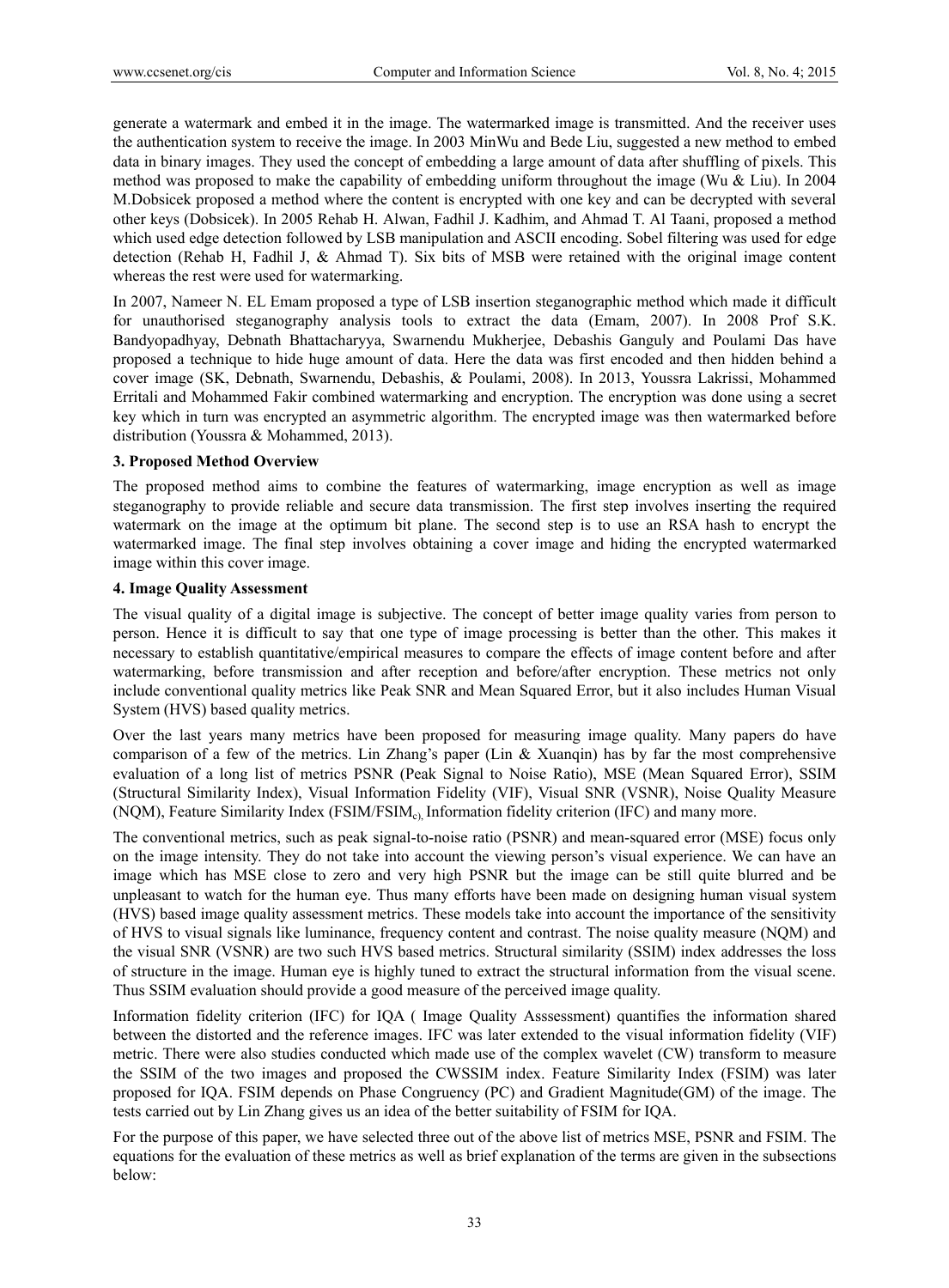#### *4.1 PSNR and MSE*

Peak signal-to-noise ratio (PSNR) is the ratio between the maximum possible power of a signal and the power of distorting noise that affects the quality of the signal. Because signal values vary in applications (the difference between the smallest and largest values possible is significant) logarithmic decibel scale is used to express PSNR. The mean squared error (MSE) is used to compare the original image and the noisy image. The noise in the image can be introduced either during the transmission or during the processing done on the image (encoding, encryption, adding watermarks and so on). MSE is the average of the squares of the errors between the actual image and the noisy/processed image. MSE is the amount by which the original image differs from the degraded image. The aim is to minimize the error as much as possible thus making PSNR as high as possible. The mathematical equation of PSNR is as follows:

$$
PSNR = 20 \log_{10} \left( \left( MAX_f \right) / \sqrt{MSE} \right) \tag{1}
$$

Where MSE (Mean Squared Error) is

$$
MSE = \left(\frac{1}{mn}\right) \sum_{i=0}^{m-1} \sum_{j=0}^{n-1} \left( \left( f(i,j) - g(i,j) \right)^2 \right) \tag{2}
$$

(a) *f* represents the matrix data of our original image

(b) *g* represents the matrix data of our watermarked image in question

(c) *m* represents the numbers of rows of pixels of the images and *i* represents the index of that row

(d) *n* represents the number of columns of pixels of the image and *j* represents the index of that column

(e)  $MAX_f$  is the maximum signal value that exists in our original known to be good image

The MSE between two identical images will be zero and hence the PSNR will be infinity. The limitation of using only MSNR and MSE as metrics is that an image with high PSNR and very low MSE with respect to the original image can still appear blurred to the human eye. For color images, the MSE is taken over all pixels values of each individual channel and is averaged with the number of color channels. Another option may be to simply perform the PSNR over a converted luminance or grayscale channel as the eye is generally four times more susceptible to luminance changes as opposed to changes in chrominance. This approximation is left up to the experimenter.

#### *4.2 FSIM*

PC is used as the primary feature in computing FSIM and the image gradient magnitude (GM) is computed as the secondary feature to encode contrast information. These two parameters complement each other. Although FSIM is designed for grayscale images, the chrominance information can be easily added to calculate FSIMc.

To compare two images I1 and I2, we first calculate the similarity score for their PC and GM individually. The similarity measure for  $PC_1(x)$  and  $PC_2(x)$  is defined as

$$
S_{PC}(x) = \frac{(2PC_1(x).PC_2(x)+T_1)}{PC_1^2(x)+PC_2^2(x)+T_1}
$$
\n(3)

where T1 is a positive constant to increase the stability of SPC.

The similarity measure for the gradient magnitude  $G_1(x)$  and  $G_2(x)$  is defined as

$$
S_G(x) = \frac{(2G_1(x) \cdot G_2(x) + T_2)}{G_1^2(x) + G_2^2(x) + T_2}
$$
\n(4)

where T<sub>2</sub> is a positive constant depending on the dynamic range of GM values.

Similarity  $S_L(x)$  at each location x is defined as  $S_L(x) = S_{PC}(x) * S_G(x)$ . To calculate the overall similarity between I1 and I2 we need to do more than a simple summation. This is due to the fact that human visual system gives varied importance to the different parts of the image. The edges matter more than the smooth areas within an image. PC at a given location decides the way at which HVS views it. As we are comparing two images we have to take into account the PC value at both images at a given location. The maximum of these two values will decide the impact on HVS.

 $PC_m(x) = max(PC_1(x), PC_2(x))$  is used to to weigh S<sub>L</sub>(x). FSIM index between I1 and I2 is defined as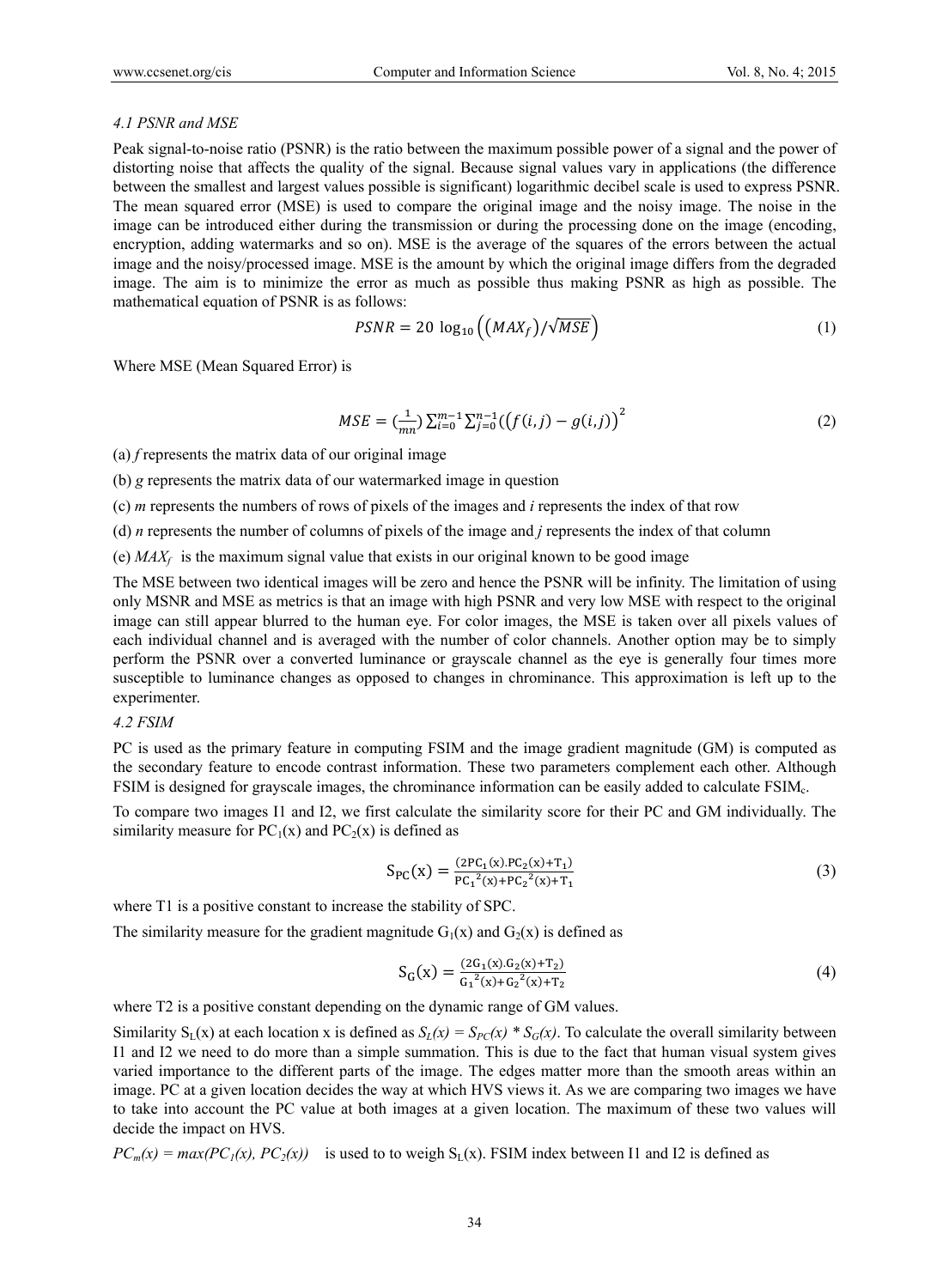$$
FSIM = \frac{\sum_{x \subset \omega} S_L(x) \cdot PC_m(x)}{\sum_{x \subset \omega} PC_m(x)} \tag{5}
$$

#### **5. Watermarking Using Bit Plane Allocation**

Watermarking involves adding an image to the content in order to ensure ownership of data. Mostly the watermark is not visible to the human eye but can be detected by proper software. There are various ways in which watermarking can be implemented. Additive watermarking achieves watermark in spatial domain by adding pseudo random noise pattern to the intensity of image pixels. Adding the watermark to the LSB is a popular and simple technique but not very robust. Spread spectrum modulation based watermarking technique combines the host image linearly with a small pseudo noise signal that is modulated by the embedded watermark.

In the method followed in this paper watermarking using bit plane allocation, suggested by Gwanggil Jeon, is used (Jeon, 2014). Adding the watermark in the LSB (Least Significant Bit) is not very robust. During processing or transmission there is a possibility of the LSB getting removed or corrupted. Adding the watermark in the MSB (Most Significant Bit)is not an option as it degrades the visual quality of the image. The task at hand is to find the optimum bit plane where the watermark can be added. The steps involved are listed below:

(a) The watermarking symbol is obtained from the user

(b) The given image has to be sliced into the different bit planes. Black and white images will be sliced into 8 planes. Color images are divided in to R,G,B planes each of which will be sliced into 8 bit planes.

(c) In the case of black and white images - the metrics PSNR, MSE and FSIM are calculated separately after adding watermark individually to each bit plane. The results are tabulated and the optimum bit plane for adding the watermark is finalized taking into consideration all the metrics.

(d) In the case of color images, there will be a total of 10 metrics to consider. PSNR for R/G/B and CPSNR RGB form the four metrics. Similarly MSE for R/G/B and MSE RGB form the next four. FSIM and FSIM<sub>c</sub> are the last two metrics.

(e) Add the watermarking symbol to each bit plane and determine the value of each of the metrics mentioned above.

FSIM and PSNR were calculated individually for each of the bit planes in which the watermark was inserted. We finally zeroed in on inserting the watermark on bit plane number 4 after considering all the metrics - peak signal to noise ratio, mean squared error and feature similarity index. The watermarked image with the watermark added in bit plane number 4 produced an FSIM of 77.4% which is assumed to be an optimal value. The two images given in the figures 2 and 3 show the inserted watermark on the two respective bit planes. Adding the watermark in MSB makes it quite visible to the human eye whereas the optimal bit plane number 4 gives better results.



Figure 1. Original Image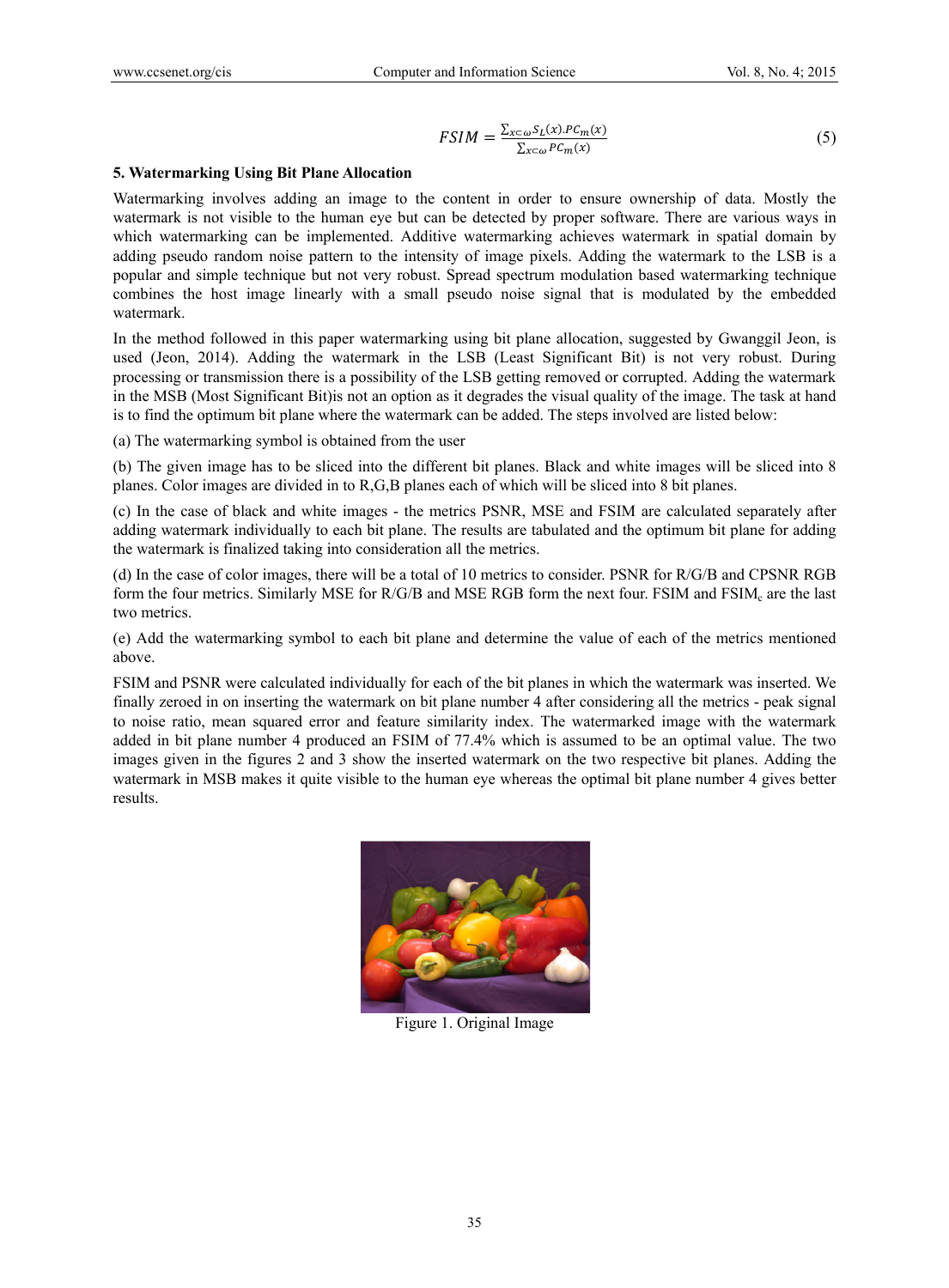

Figure 2. Image with watermark in MSB plane



Figure 3. Image watermarked in bitplane 4

#### **6. Image Encryption**

Encryption of data is performed before transmission on an open network to make sure that only the intended user can decrypt and extract the data. Data can be either messages or images. The goals of encryption are confidentiality, authentication, data integrity and access control. There are different methods in which image encryption can be done (Ambika, Himanshu, & Anurag, 2014). In the case of symmetric cryptography the receiver uses the same key as the sender to decrypt the image. In asymmetric cryptography there are two keys – one which is public and another which is private. This key pair is mathematically linked. Asymmetric cryptography is also known as public key cryptography. Public key is published. The private key generation from the public key is computationally so difficult that it can be assumed to be impossible to do so. Some of the popular techniques are

(a) Combined symmetric cryptography using relative displacement and dynamic base transformation.

- (b) Combination of block displacement and block cipher technique
- (c) RGB pixel transposition and shuffling based technique
- (d) Technique based on explosive inter pixel displacement of RGB attribute of a pixel
- (e) Permutation based image encryption technique

In this paper we do a sequence of operations based on the RSA hash. RSA is a public-key cryptosystem. In RSA, the encryption key is public and differs from the decryption key which is kept secret. The RSA algorithm consists of key generation, encryption and decryption. The public key is accessible to everyone and it is used for encrypting messages. Messages encrypted with the public key can only be decrypted in a reasonable amount of time using the private key. The keys for the RSA algorithm are generated the following way:

- (a) Choose two distinct prime numbers *p* and *q*.
- (b) Compute *n = pq*.

(c)  $\psi(n)$  value is kept private. Compute  $\psi(n) = \psi(p) * \psi(q) = (p-1)(q-1) = n-(p+q-1)$ , where  $\psi$  is Euler's totient function.

(d) Choose an integer e such that  $1 \le e \le \psi(n)$  and *e* and  $\psi(n)$  are co-prime.

(e) Solve for d given  $d * e \equiv 1 * (mod \psi(n))$ 

The public key consists of the modulus n and the public (or encryption) exponent e. The private key consists of the modulus n and the private (or decryption) exponent d, which must be kept secret. p, q, and y(n) must also be kept secret because they can be used to calculated.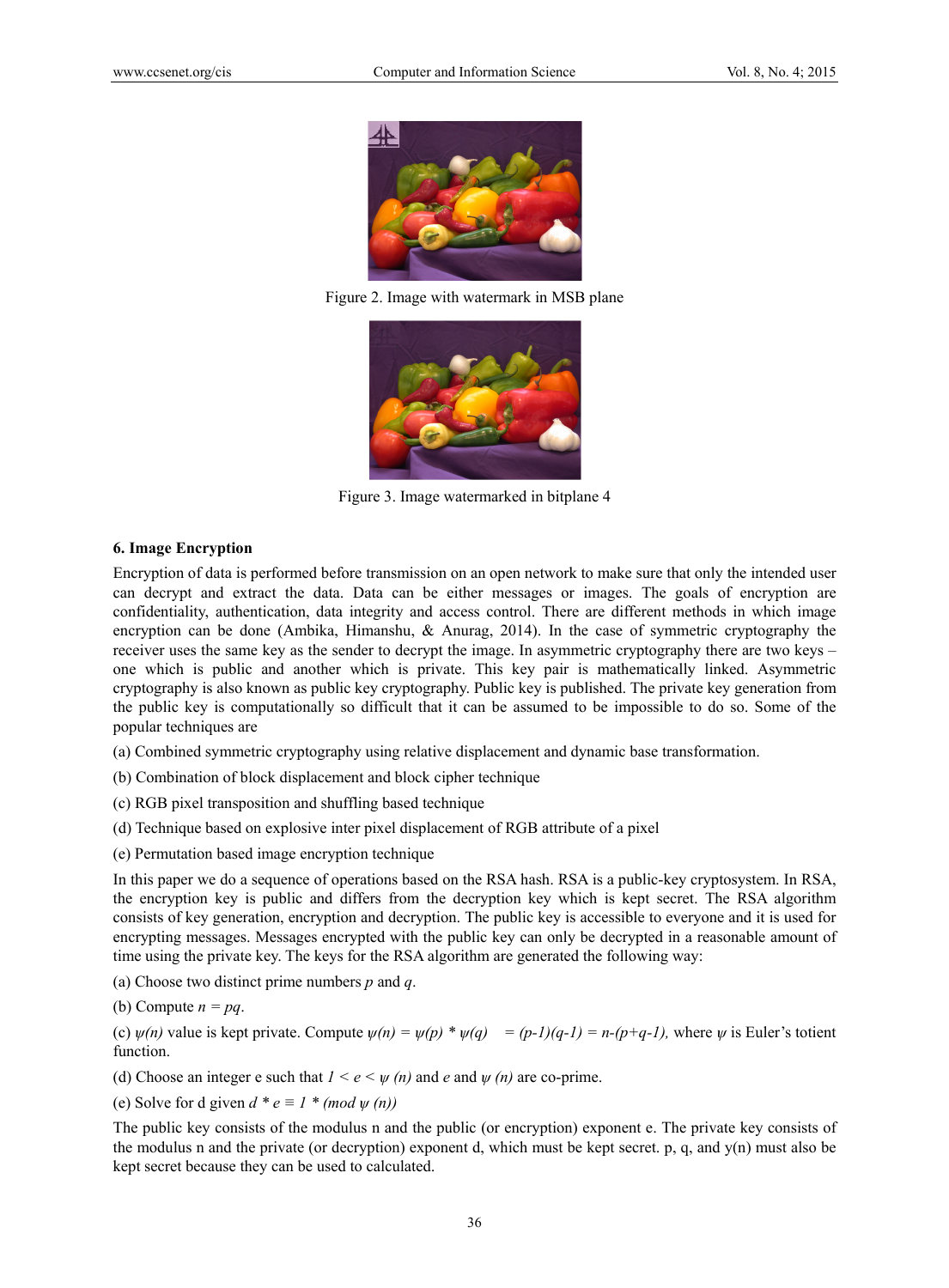RSA's biggest advantage is that public key is not enough to decrypt the message. RSA can also be used to "sign" a message so that the receiver can be sure that the message originated from the actual sender.

The following steps are followed in our algorithm. The image is divided into blocks .Following a division of the image into 10x10 blocks, we randomly move the image around and assume the receiver has knowledge about the manner in which the image is moved.



Figure 4. Original Image Figure 5. Moved Image Figure 6. Hashed Image





The figure 4 and 5 show the original image and the moved images. An alternative way is to use a PRNG with the same seed at both the sides. In this paper, hashes are done are on  $10x10$  blocks. The hashed blocks together form the hashed image which is stored for further processing. More than 117 bytes cannot be hashed. Hence we settle for the 100 bytes from the 10x10 blocks for hashing. It is to be noted that the two images are of different sizes. This is because the original image is re-sized prior to the encryption. The reason this operation is performed is whenever a secret image is to be hidden in a cover image, the cover image must always be larger. In order to reduce the size of the secret image, we re-size it before hashing.

# **7. Steganography**

In Steganography the hidden image appears to be a part of the cover image. There have been several different ways in which Steganography has been performed previously. In LSB embedding only the LSB is changed. This requires the cover image to be much larger than the original image. However, it affects the appearance of the image to a minimal extent. Further research and surveys are available at (Image Steganography and Steganalysis) on different methods of steganography. In this paper we use DCT (Discrete Cosine Transform) is used to hide the secret image within the cover image. The general quantization matrix for the DCT that is as follows

| $M =$ |  |  | 3 5 7 9 11 13 15 17<br>5 7 9 11 13 15 17 19<br>7 9 11 13 15 17 19 21<br>9 11 13 15 17 19 21 23           |  |
|-------|--|--|----------------------------------------------------------------------------------------------------------|--|
|       |  |  | 11 13 15 17 19 21 23 25<br>13 15 17 19 21 23 25 27<br>15 17 19 21 23 25 27 29<br>17 19 21 23 25 27 29 31 |  |

DCT is used in JPEG compression. We aim to minimize the amount of redundancy introduced. We would like to decrease the size of the cover image and make it as small as possible. The LSB approach mentioned earlier requires 1 pixel for storing 1 bit of information. Our approach to this to steganography is slightly different.

| Step        | Action                                                                                                    |
|-------------|-----------------------------------------------------------------------------------------------------------|
| $1^{\circ}$ | Procedure START                                                                                           |
| 2:          | DCT has both +ve and -ve values the original image is subtracted from $128$ (for an 8 bit)                |
| 3:          | Normalize the above image.                                                                                |
| 4:          | We find an optimal location for inserting the secret pixel. The criteria is that the difference           |
|             | should be as minimal as possible                                                                          |
|             | a. The algorithm followed by this nanet is detailed in the table below. The image has to be normalized fi |

*Note.* The algorithm followed by this paper is detailed in the table below. The image has to be normalized first before inserting the secret pixel.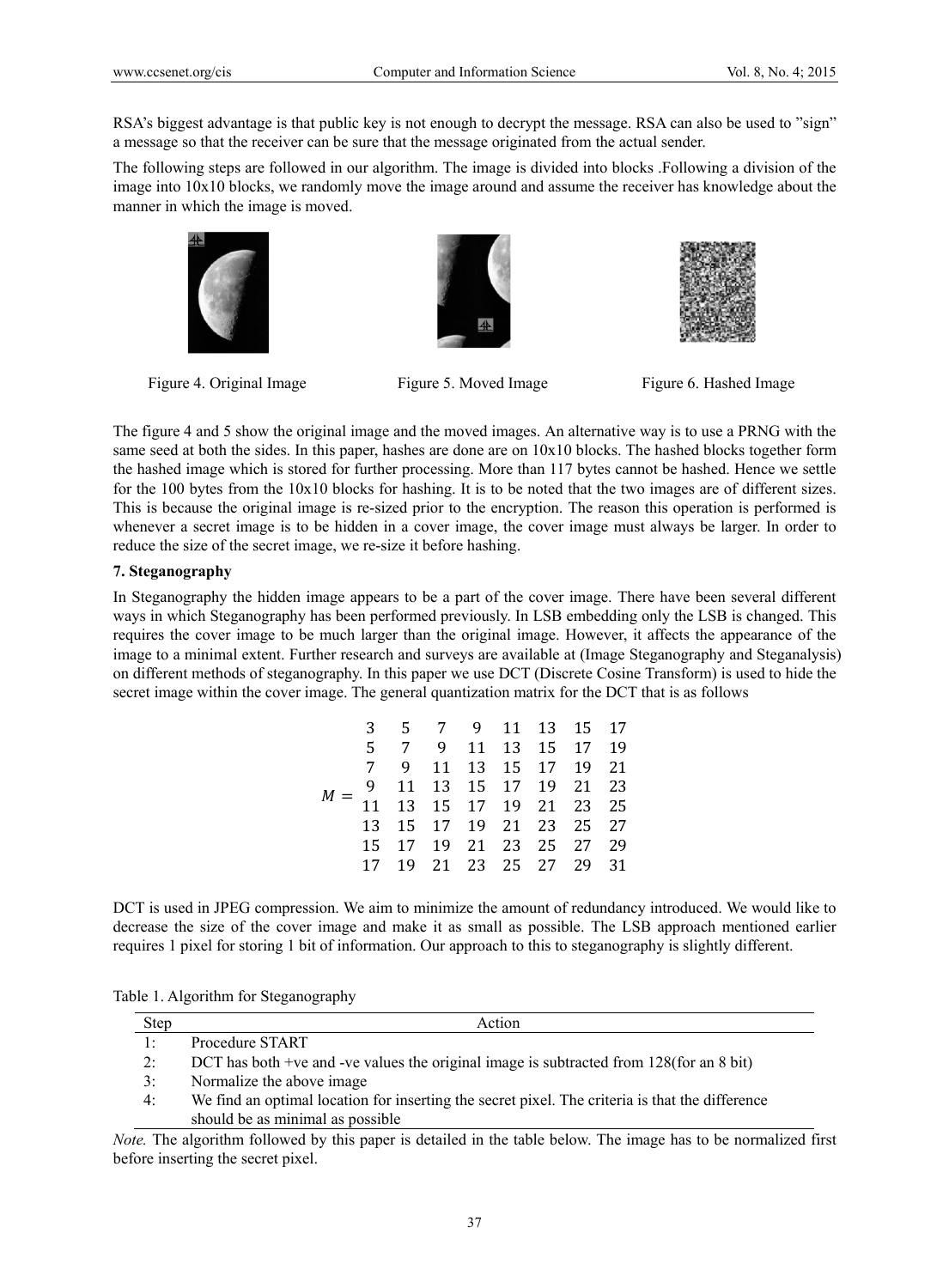- From the DCT which is computed on the 8X8 blocks, we first convert it into n number of arrays each of size 64 and then find the closest match based on the above mentioned condition and insert the pixel at that location. The location of the pixel is noted. The main advantage of this form of direct insertion is that the original image need not be much larger than the cover image as required for traditional techniques. One disadvantage is that the locations at which the data is inserted must be known before hand. But this is generally a problem which is specific to most Steganography techniques. The location of the pixels in the DCT is assumed to be known by the receiver. However, if this knowledge is not known before hand, the pixel locations once again can be hashed and shared without compromising the security of the data transmission.
- Another way is to use neural networks to identify the area in which the pixel must be inserted. The main challenge involving the neural network is the generation of the training pattern. In order to generate this training pattern we insert the pixels of the secret image at random location and determine the value of FSIM. The maximum value of FSIM is determined. The pixels of the secret image are then input to the neurons and the target is the pixel location at the DCT. This involves extensive training and is the best method. However in this paper we do not explore this proposal. The author is working on using Neural Networks to identify pixel location is Steganography.
- If the FSIM requirement is very high then neural network can be used.







Figure 7. 3 different images can be hidden inside one image



Figure 8. Cover Image used for Steganography







Figure 9. Decrypted images from the cover image

#### **8. Conclusion**

The features of watermarking, image encryption as well as image steganography were combined before transmitting the data. The required watermark was inserted on the image at the optimum bit plane. RSA hash was used to encrypt the image. The encrypted image was then hidden within a selected cover image. A set of metrics were used for evaluation of the effectiveness of the approach. As shown in the results above the combining of these three areas resulted in a reliable and secure data transmission.